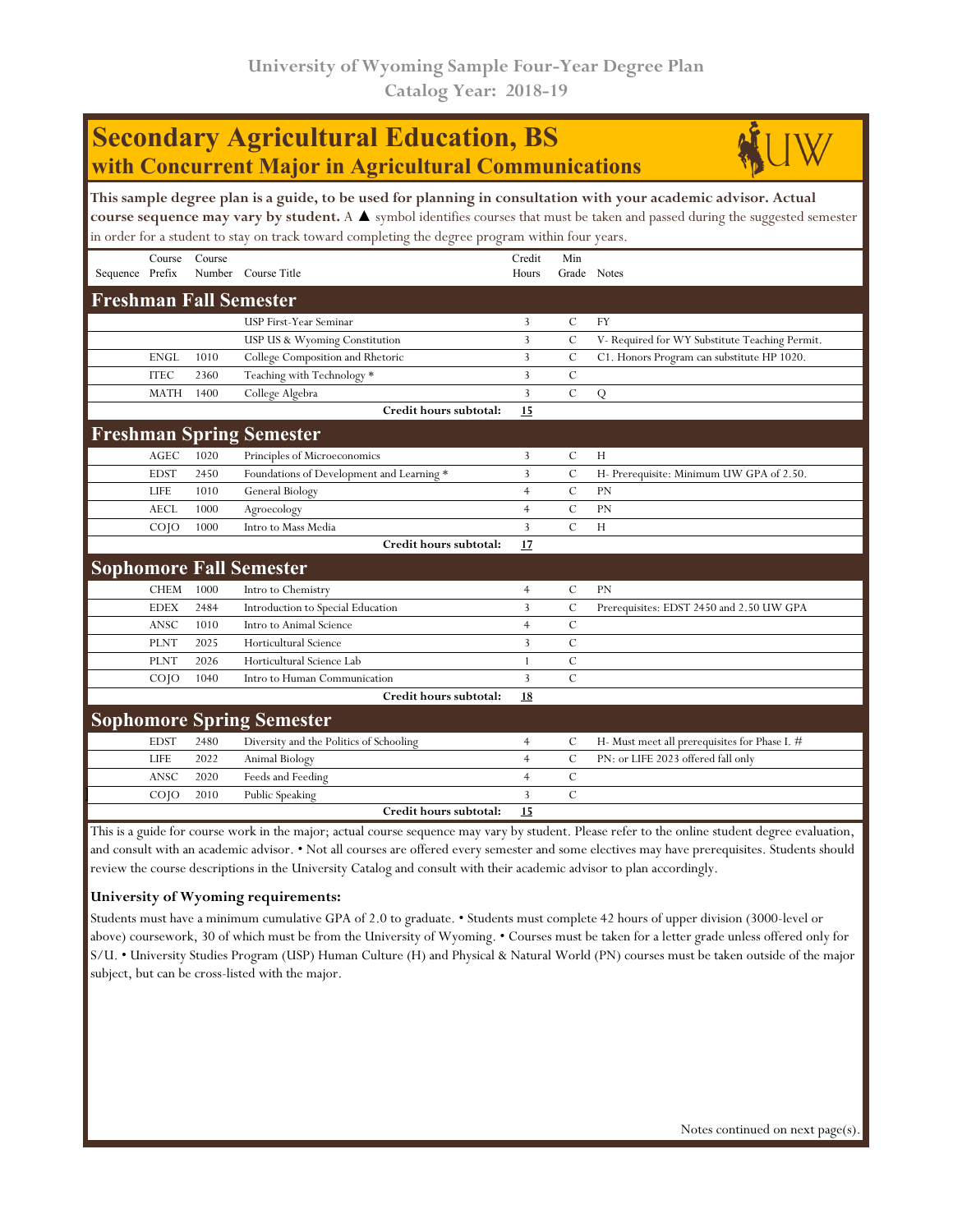| <b>Secondary Agricultural Education, BS</b><br>with Concurrent Major in Agricultural Communications |                 |                             |                                              |                |                         |                                                                                        |  |  |  |
|-----------------------------------------------------------------------------------------------------|-----------------|-----------------------------|----------------------------------------------|----------------|-------------------------|----------------------------------------------------------------------------------------|--|--|--|
|                                                                                                     |                 |                             |                                              |                |                         |                                                                                        |  |  |  |
|                                                                                                     | Course          | Course                      |                                              | Credit         | Min                     |                                                                                        |  |  |  |
| Sequence Prefix                                                                                     |                 |                             | Number Course Title                          | Hours          |                         | Grade Notes                                                                            |  |  |  |
| <b>Junior Fall Semester</b>                                                                         |                 |                             |                                              |                |                         |                                                                                        |  |  |  |
|                                                                                                     | <b>EDST</b>     | 3550                        | <b>Educational Assessment</b>                | $\overline{2}$ | C                       | Prerequisites: EDST 2480; USP Q; 2.75 UW cumulative<br>GPA.                            |  |  |  |
|                                                                                                     | <b>EDAG</b>     | 4170                        | Principles of Ag. Mechanics & Tech           | 3              | $\mathcal{C}_{0}^{(n)}$ | Offered fall semester only, alternating with EDAG 4180                                 |  |  |  |
|                                                                                                     | CO <sub>1</sub> |                             | Upper Division COJO Elective                 | $\overline{3}$ | $\mathcal{C}$           |                                                                                        |  |  |  |
|                                                                                                     | COJO            | 2100                        | Media Writing                                | 3              | $\mathcal{C}$           |                                                                                        |  |  |  |
|                                                                                                     | REWM            | 2000                        | Principles of Rangeland Management           | 3              | $\mathcal{C}$           |                                                                                        |  |  |  |
|                                                                                                     |                 |                             | <b>Upper Division Agricultural Elective</b>  | 3              | $\mathcal{C}$           |                                                                                        |  |  |  |
|                                                                                                     |                 |                             | Credit hours subtotal:                       | 17             |                         |                                                                                        |  |  |  |
|                                                                                                     |                 |                             | <b>Junior Spring Semester</b>                |                |                         |                                                                                        |  |  |  |
|                                                                                                     | <b>EDST</b>     | 3000                        | Teacher as Practitioner                      | 6              | $\mathcal{C}_{0}^{(n)}$ | C2. Admission to Phase II required. $#$                                                |  |  |  |
|                                                                                                     | <b>EDAG</b>     | 3160                        | Principles of Agricultural Education         | 3              | $\mathcal{C}$           |                                                                                        |  |  |  |
|                                                                                                     | CO <sub>1</sub> | 3530                        | Multimedia Production                        | 3              | $\mathcal{C}$           |                                                                                        |  |  |  |
|                                                                                                     | SOIL            | 2010                        | Intro to Soil Science                        | $\overline{4}$ | $\mathcal{C}$           |                                                                                        |  |  |  |
|                                                                                                     |                 |                             | Credit hours subtotal:                       | 16             |                         |                                                                                        |  |  |  |
|                                                                                                     |                 | <b>Senior Fall Semester</b> |                                              |                |                         |                                                                                        |  |  |  |
| ▲                                                                                                   | <b>EDSE</b>     | 3278                        | Methods I: Secondary Agricultural Education  | $\overline{3}$ | $\mathcal{C}$           | Offered fall semester only. Admission to Phase IIIa of the<br>program required. #      |  |  |  |
| ▲                                                                                                   | <b>EDSE</b>     | 4278                        | Methods II: Secondary Agricultural Education | $\overline{4}$ | $\mathcal{C}$           | C3 - Offered fall semester only. Admission to Phase IIIa<br>of the program required. # |  |  |  |
|                                                                                                     | <b>EDAG</b>     | 4180                        | Techniques of Ag. Mechanics & Tech           | 3              | $\mathcal{C}$           | Offered fall semester only, alternating with EDAG 4170                                 |  |  |  |
|                                                                                                     | $CO$ $IO$       |                             | Upper Division COJO Elective                 | 3              | $\mathcal{C}$           |                                                                                        |  |  |  |
|                                                                                                     | AGRI            | 4975                        | Ag. Communications Senior Project            | $\mathbf{1}$   | $\mathcal{C}$           |                                                                                        |  |  |  |
|                                                                                                     |                 |                             | <b>Upper Division Agricultural Elective</b>  | $\overline{3}$ | $\mathcal{C}$           |                                                                                        |  |  |  |
|                                                                                                     |                 |                             | Credit hours subtotal:                       | 17             |                         |                                                                                        |  |  |  |
|                                                                                                     |                 |                             | <b>Senior Spring Semester</b>                |                |                         |                                                                                        |  |  |  |
|                                                                                                     | <b>EDEL</b>     | 4500                        | Residency in Teaching                        | 15             | S                       | Offered spring semester only. Admission to Phase IIIb of<br>the program required. $#$  |  |  |  |
|                                                                                                     |                 |                             | Credit hours subtotal:                       | 15             |                         |                                                                                        |  |  |  |
|                                                                                                     |                 |                             | <b>TOTAL CREDIT HOURS</b>                    | 130            |                         |                                                                                        |  |  |  |
|                                                                                                     |                 |                             | College of Education requirements            |                |                         |                                                                                        |  |  |  |

#### **College of Education requirements:**

The College of Education maintains rigorous admission standards to ensure the quality of preparation for future educators. This plan assumes students are able to start taking 1000-level courses the first semester of college. All professional education courses and all major content courses must be completed with a grade of C or higher. A minimum 2.50 gpa is required in major content. Current UW students wishing to change their major, students seeking re-admission to UW, or those transferring to UW from another institution can learn more about the specific admission requirements for these groups at: http://www.uwyo.edu/ste/teacher-preparation-and-advisingoffice/admission%20requirements.html. All students must undergo and pass an initial criminal background check prior to full admission to

the College of Education. Any costs associated with the background check are the responsibility of the student. A second background check is included as part of the state application process for the Wyoming Substitute Teaching Permit, which is required for admission to Phase II of UW's teacher education program. Criminal background checks are a standard for the profession.

# Bachelors degrees in the College of Education operate in a series of phases: Phase I, Phase II, Phase IIIa, and Phase IIIb. Continuation in the program in any content area is dependent upon the successful completion of prerequisites for each phase. A minimum 2.75 cumulative UW gpa is required for Phase II, and Phases IIIa/IIIb of the program, and to meet College of Education graduation requirements. Specific information about these requirements can be found on the program sheets for each content area that are located at: http://www.uwyo.edu/ste/teacher-preparation-and-advising-office/majors-and-program-sheets/.

**Concurrent Majors:** All Secondary Education degree programs in the College of Education include a concurrent major in the student's content area.

Notes continued on next page(s).